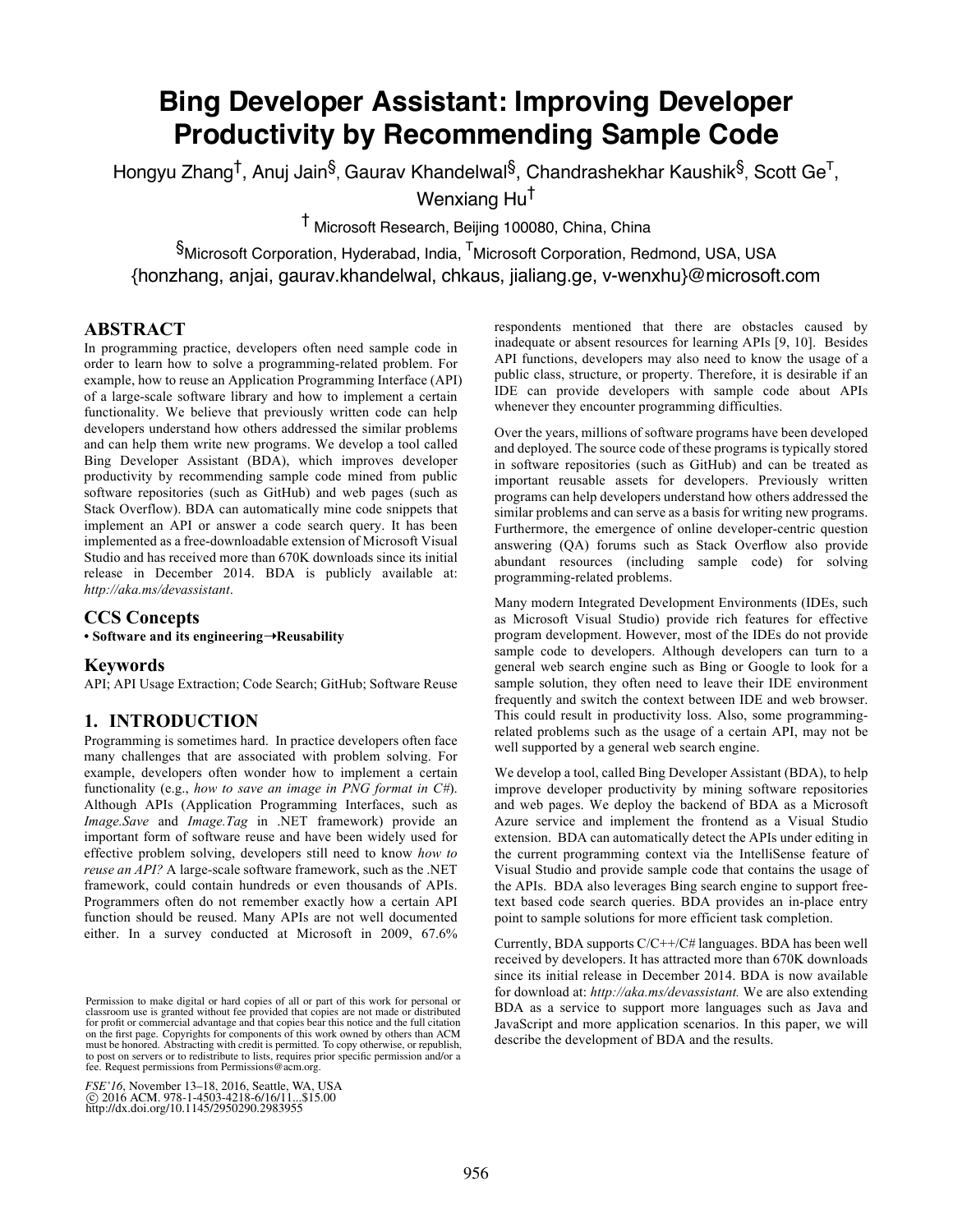# **2. GETTING SAMPLE CODE FROM SOFTWARE REPOSITORIES**

In this section, we describe the proposed framework for extracting API sample code from a software repository. The sample code is for understanding the usage of a variety of APIs including public Class, Function, Structure, Property, etc. Figure 1 shows an overall framework of our approach. We first construct a large-scale software repository by crawling source code projects from websites such as MSDN and GitHub. The repository contains source files written in different languages such as C/C++/C#/Java. We then utilize compilers such as  $Clang<sup>1</sup>$  (for C/C++), Roslyn<sup>2</sup> (for C#), and  $JDT<sup>3</sup>$  (for Java) to statically analyze these source files and produce an intermediate representation (Abstract Syntax Trees). The APIrelated source code information can be inferred from the ASTs. The resulted API usage data (including information about project, file, line, etc.) is stored in Azure Table<sup>4</sup>. Finally, the associated sample code can be extracted for use (by clients such as Visual Studio IDE).



**Figure 1: Mining API usage from software repositories**

In particular, we develop a static analyzer, which parses the source code file into ASTs and then performs data extraction upon visiting each AST node. The analyzer is based on a compiler frontend (such as Clang's *LibTooling,* which is a library for exposing ASTs). In this way, we do not require any .dll/.so files or any specific runtime environment.

The algorithm used by the static analyzer is shown in Figure 2. It contains three main parts: the first one (*Main*) is to parse the source code file to AST, the second one (*Visit*) is to traverse the nodes in the AST, and the third one (*Process\_\**) is a set of functions corresponding to different types of AST nodes. Given a source code file and the directories where the header files should be, the analyzer parses the source code file and the associated header files. The AST for the source code file and the ASTs for the header files are combined into one large AST as an intermediate representation.

 $\overline{a}$ 

After the combined AST is generated, the analyzer performs an inorder traversal of the AST. When the analyzer visits the nodes that we are interested in, such as function call or variable declaration, it further processes the AST node by its type. In Figure 2, we only show the pseudocode for processing the function calls. We also implement a series of processing methods for other API types such as Classes and Objects.

| Algorithm 1 Analysis of $C/C++$ files                         |
|---------------------------------------------------------------|
| 1: $S \leftarrow One Source File$                             |
| 2: $H \leftarrow \text{Header files}$                         |
| 3: $AST \leftarrow \emptyset$                                 |
| 4:                                                            |
| 5: function MAIN                                              |
| 6:<br>$Sourcefile \leftarrow S$                               |
| 7:<br>$Head files \leftarrow H$                               |
| $AST \leftarrow$ PARSER( <i>Sourcefile, Headfiles</i> )<br>8: |
| for $Node \in AST$ root's Children do<br>9:                   |
| 10:<br>$V\text{ISIT}(Node)$                                   |
| 11:<br>end for                                                |
| 12: end function                                              |
| 13:                                                           |
| 14: function $VIST(Node)$                                     |
| if $Node \in S$ then<br>15:                                   |
| switch Node do<br>16:                                         |
| case $FunctionCall$<br>17:                                    |
| 18:<br>PROCESS_FUNCALL(Node)                                  |
| 19:<br>$\mathbf{case}~Variable Declaration$                   |
| 20:<br>PROCESS_VARDECL(Node)                                  |
| 21:<br>case Otherkindsofnodes                                 |
| 22:                                                           |
| 23:<br>for $Child \in Node's \ Children$ do                   |
| 24:<br>VIST(Child)                                            |
| 25:<br>end for                                                |
| end if<br>26:                                                 |
| 27: end function                                              |
| 28:                                                           |
| 29: function PROCESS_FUNCALL(Node)                            |
| 30:<br>$Callee \leftarrow \text{EXTRACT\_CALLEE}(Node)$       |
| 31:<br>$Decl \leftarrow$ FIND_DECLARATION( <i>Callee</i> )    |
| 32:<br>if $Decl \neq \emptyset$ then                          |
| 33:<br>$File = WHERE_is_FROM(Decl)$                           |
| 34:<br>if $File \neq S$ then                                  |
| 35:<br>$LibName =$ WHICH_LIBRARY $(File)$                     |
| 36:<br>$LocationInfo = GET\_LOCALONINFO(Node)$                |
| 37:<br>$SAVE\_DATA(Callee, LocationInfo, LibName)$            |
| 38:<br>end if                                                 |
| 39:<br>end if                                                 |
| 40: end function                                              |

**Figure 2: The algorithm for extracting API usage data** 



**Figure 3: An example of API call**

We illustrate the algorithm using an example of an API call (Figure 3). Figure 3 contains a fragment of the whole AST, as well as two corresponding source code files. When we visit the nodes of "*a.c*",

<sup>4</sup> https://azure.microsoft.com/en-

us/documentation/articles/storage-dotnet-how-to-use-tables/

<sup>&</sup>lt;sup>1</sup> http://clang.llvm.org

<sup>2</sup> https://github.com/dotnet/roslyn

<sup>3</sup> http://www.eclipse.org/jdt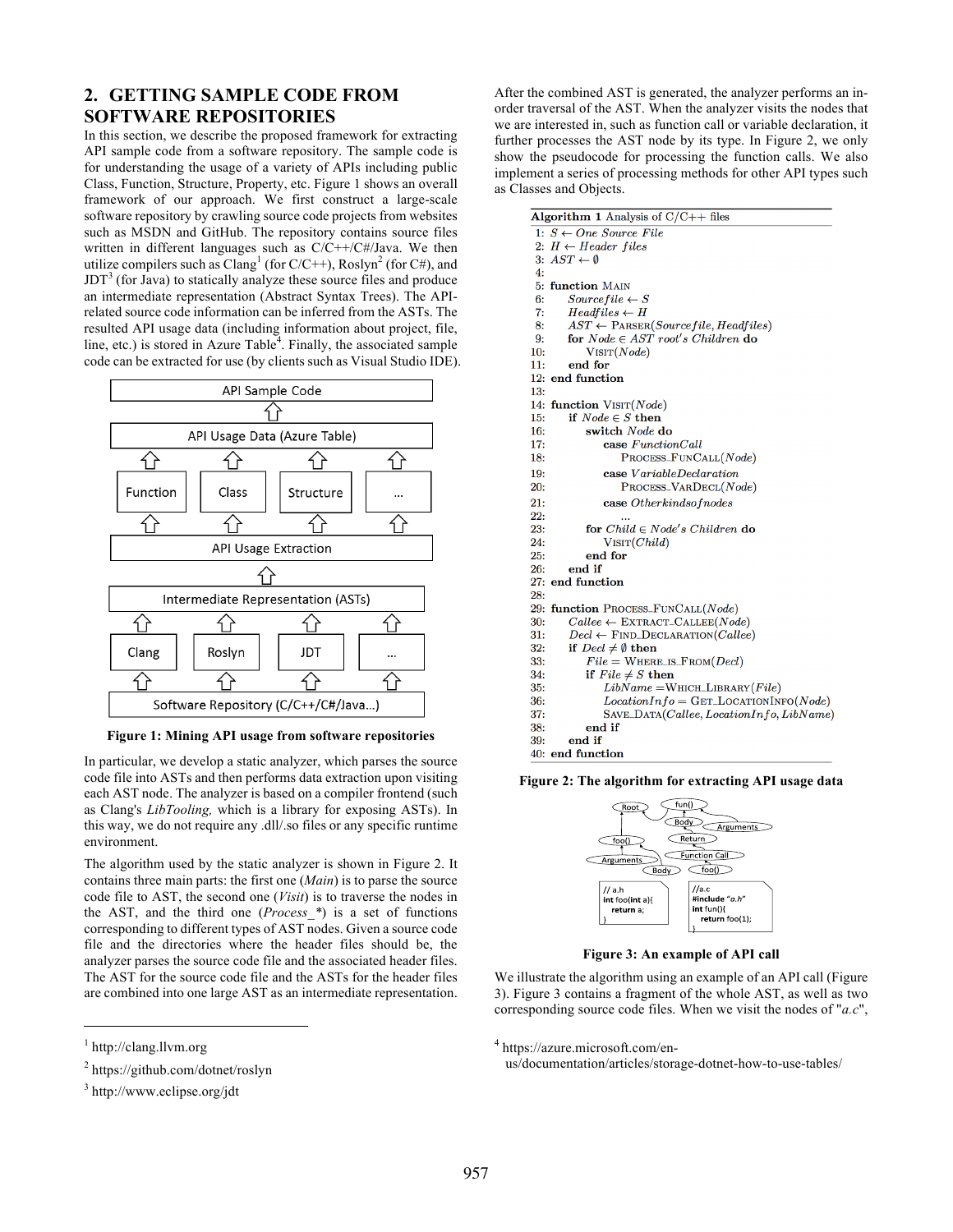we find that a node is actually a function call – "*foo(1)*". We use the callee's identifier to look up its valid declaration in the header file's AST nodes. As a result, we find that the declaration node in the "*a.h*" is what we want. We then check where this file is from. In this case, the "*a.h*" file is from the same directory as the "*a.c*", therefore we mark it as a user-defined API and record this along with its source code location in "*a.c*".

One challenge we faced is about third-party library support. This is actually reflected by the *Which\_Library* function in Figure 2. We need to know which library an API *foo* comes from. If we are able to solve the dependency problem (e.g., in the case of C#, whose dependency can be resolved with the help of Nuget<sup>5</sup>), we build a list of <*library name, library's API list*> pairs. After parsing a source code file to AST and visiting each node in the AST, we can extract the APIs we want to know and search for the corresponding library name.

However, in some languages such as C/C++, we often cannot build a project successfully by executing the *make* file because the platform/environmental settings of the project. It is also not easy to resolve all the project dependencies. The absence of some thirdparty libraries makes it even more challenging to identify an API of a third-party library as the associated header files are missing. Considering the situation described in Figure 3, if the header file "*a.h*" is missing, we only know that *foo* is a function call statement but we do not know where the function is declared. In this case, we would fail to compile the source code file without the method.

BDA supports a list of commonly-used third-party libraries. We use Nuget $<sup>5</sup>$  and GitHub to select the most popular third-party libraries</sup> (e.g., we select 1200 popular libraries for  $C/C++$ ) that are widely used by developer community. We also generate a list of *<path*, *libname>* pairs, where *libname* indicates the name of a third-party library and *path* indicates the exact path to the header file. During program analysis, we obtain the path of the API under analysis and search it in the list of *<path, libname>* pairs. In this way, we know the third-party library the API belongs to, even we cannot build the project successfully.

After processing all the projects in software repository, we obtain the API usage data (including information about the API name, the library it belongs to, project, file, line number, etc.). We store these data in Microsoft Azure Table. Based on the usage data, sample code for the APIs can be readily retrieved for various application scenarios.

At the BDA client side, we hook the IntelliSense $<sup>6</sup>$  interface of</sup> Visual Studio to obtain the context of program under editing. The IntelliSense interface can automatically provide developers with a list of APIs that could be used in the current programming context. Such API information is used to trigger our BDA sample code service within the Visual Studio environment.

# **3. GETTING SOLUTIONS FROM BING SEARCH ENGINE**

To help developers understand how to implement a certain functionality, we integrate a code search component into Developer Assistant. Developers can enter a natural language query (such as *how to save an image*) describing the problem at hand. BDA can automatically invoke a web search using the Bing search engine (www.bing.com) and suggest relevant snippets obtained from the returned web pages (such as Stack Overflow and MSDN web

 $<sup>5</sup>$  https://www.nuget.org/</sup>

 $\overline{a}$ 

pages). Figure 4 shows an overall framework of mining sample code using Bing.

More specifically, given a user query, BDA first extends the original query by appending the programing language used in the current programming context (such as "*how to save an image in c#*"). It then invokes the Bing search engine to find web pages related to that query. Upon retrieving the top 10 web pages, BDA identifies and extracts code from the HTML pages (based on HTML tags such as *hprei, hcodei, hpi*, and *hdivi*). BDA also ranks the extracted snippets based on relevancy and the number of votes/accepts, and displays them within the Visual Studio environment. In this way, users do not have to launch a separate web browser to perform a code search query. Our user study shows that the average response time per query is 1.5 second, which provides a smooth user experience. More details about the code search feature of BDA can be found at [17].



**Figure 4: Mining sample code using Bing**

Apart from providing code snippets, BDA also supports the recommendation of sample projects based on a user query. Code sample projects are complete Visual Studio solutions that developers can download, build and run. Upon receiving a freetext user query, BDA can invoke Bing search engine to retrieve most relevant projects from sites like MSDN and GitHub. The project information (such as project URL, author, license, ratings, etc.) are extracted and displayed within the Visual Studio environment. Developer productivity could be improved by reusing the entire solution.

BDA can also provide solutions for compilation errors. Once a compilation error occurs when compiling a program using Visual Studio, the user can simply right click and invoke contextual search. The BDA client will extract the current context (e.g. error codes/message, project type, data types, programming language being used, etc.). It then sends the context to the backend service, which will in turn extract relevant features from the context, generate a contextual query, and invoke Bing search engine to obtain the sample solutions for the compilation error. The obtained sample solutions are returned to the user. As an example, say we are editing a C++ program and using "*std::string*" class to store a "hello world" string. If we forget to include the header file "*string*", Visual Studio will report an error message such as *'string' is not a member of 'std'.* This message could be a bit confusing to some new developers. BDA can help with it by providing a sample solution. The error message and other contextual information are automatically combined to form a query, which is passed to BDA

<sup>6</sup> https://msdn.microsoft.com/en-us/library/hcw1s69b.aspx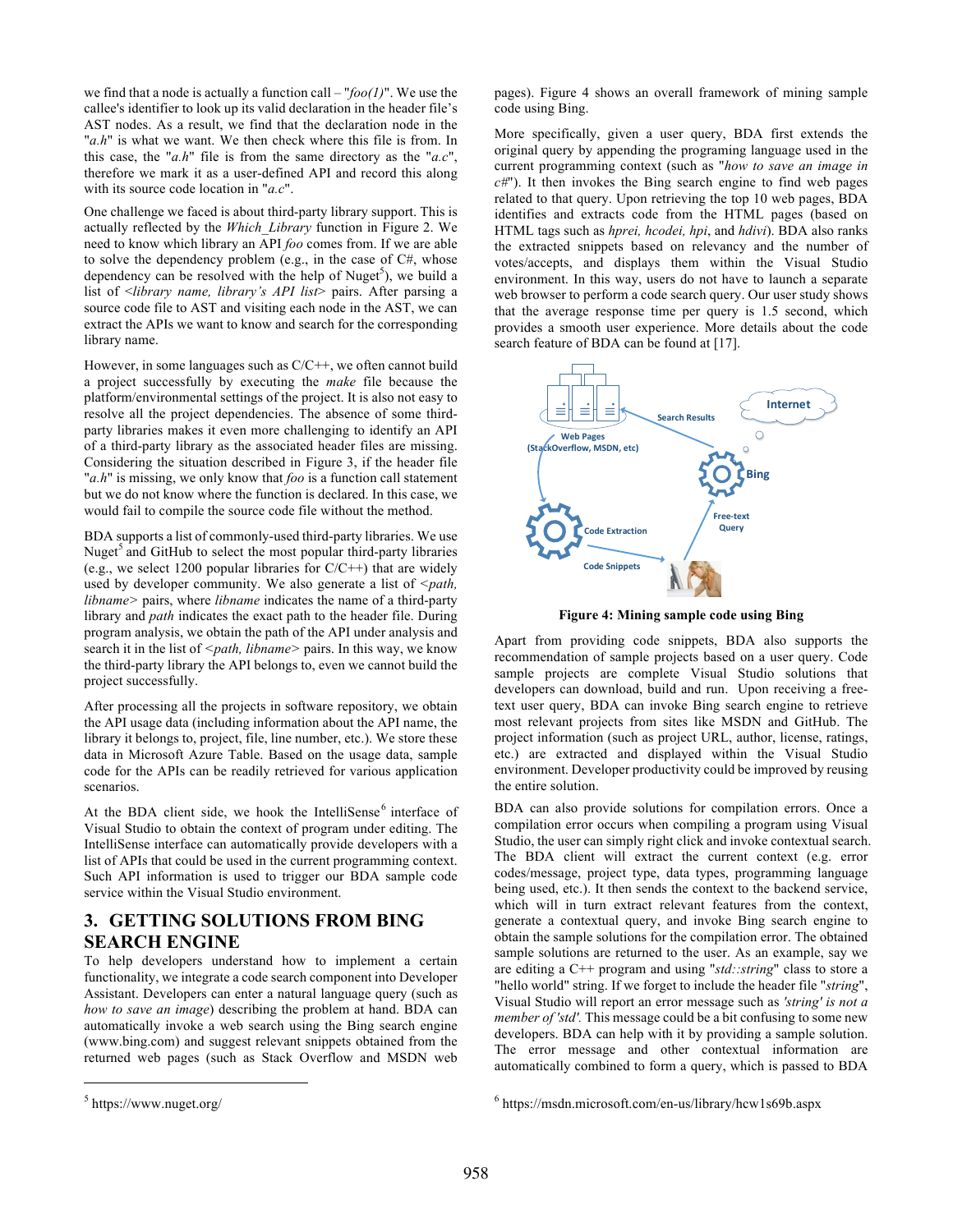backend service for Bing search. The Bing search results (in this case, a Stack Overflow webpage about solving the same compilation problem) is returned and displayed within Visual Studio.

# **4. TOOL IMPLEMENTATION AND RESULTS**

## **4.1 Tool Implementation**

To obtain sample code about API usage from source code repositories, we construct a large-scale codebase by crawling projects from MSDN and GitHub. In order to remove dummy projects, for GitHub we only crawl projects that have at least 1 star. In total, we have crawled 65,253 projects. The total size of these projects is around 437 GB, containing about 3.5 million source code files. Table 1 shows the statistics of the obtained results.

| Language   | #Projects | #Files    | #Unique<br><b>APIs</b> | #Code<br><b>Snippets</b> |
|------------|-----------|-----------|------------------------|--------------------------|
| $C/C++$    | 12,162    | 730,084   | 2,980,543              | 43,944,234               |
| C#         | 26,322    | 907,632   | 698,651                | 12,336,251               |
| JavaScript | 17,115    | 453,449   | 21,280                 | 4,205,998                |
| Java       | 9,654     | 1,398,695 | 68,958                 | 17,679,077               |
| Total      | 65,253    | 3,489,860 | 3,769,432              | 78,165,560               |

**Table 1. The statistics of the obtained API usage data**

The API usage data and sample code are stored in a number of Microsoft Azure servers located around the world. The indexing and retrieving process is performed by Microsoft Azure Table. The client side is an extension that supports Microsoft Visual Studio  $(2012-2016)$ . We hook the IntelliSense<sup>7</sup> interface of Visual Studio to obtain the context of program under editing. The APIs provided by IntelliSense trigger the backend BDA service. The returned sample code about the APIs are automatically obtained from Azure servers and displayed within Visual Studio.



**Figure 5: Recommending API sample code**

Figure 5 shows a screenshot of BDA for recommending API sample code. When a user types an incomplete API, Visual Studio (through its IntelliSense feature) will recommend a list of candidate APIs. If the user does not know how to use these APIs, she can examine the sample code returned by BDA within the Visual Studio environment. In Figure 5, the user enters an incomplete API

 $\overline{a}$ 

'*doc.l*…', BDA automatically recommends a code snippet for a candidate function 'Load'.

Currently, BDA provides sample code/projects collected from a variety of websites through Bing search. These websites include Stack Overflow, dotnetperls, C#411, Cppreference, cplusplus.com, and MSDN. Table 2 shows the total number of code snippets that can be obtained from two popular software forums (Stack Overflow and MSDN), as of June 2016.

**Table 2. The total number of code snippets in two software forums (June 2016)**

| Domain                | C#      | $C/C++$ | <b>JavaScript</b> |
|-----------------------|---------|---------|-------------------|
| <b>MSDN</b>           | 63,417  | 22,016  | 2,832             |
| <b>Stack Overflow</b> | 452,736 | 243,462 | 880,896           |

Figure 6 shows a screenshot of BDA for answering user's free text code search query. The user enters the query *how to save an image* through the *How do I* interface. The request is sent to the BDA backend and related code snippets extracted from web pages (in this case, a code snippet from Stack Overflow) are returned to the user.



**Figure 6: Recommending sample code based on user query**

| м<br>FILE<br>8 O | Search Code Samples - Microsoft Visual Studio<br>VIEW DEBUG TEAM TOOLS<br><b>TEST</b><br>ARCHITECTURE RESHARPER<br><b>EDIT</b><br>  ワ - C' -   ▶ Attach - ウ -                                 < Code Samples<br>$-0$ $-0$ $-1$ $-1$ |                                                     | Quick Launch (Ctrl+O)<br>o<br>۳ε<br>ANALYZE WINDOW<br>HELP                                                              | Ω<br>п<br>Sign in<br>v<br>$\overline{z}$ | $\times$<br>囨     |
|------------------|-------------------------------------------------------------------------------------------------------------------------------------------------------------------------------------------------------------------------------------|-----------------------------------------------------|-------------------------------------------------------------------------------------------------------------------------|------------------------------------------|-------------------|
| Server Explorer  | Search Code Samples # X Start Page<br>Q<br>.net compiler                                                                                                                                                                            |                                                     | Downloads<br><b>Search</b>                                                                                              |                                          | Solution Explorer |
|                  | <b>MSDN Sample Projects(0)</b><br><b>GitHub Projects(4)</b>                                                                                                                                                                         |                                                     | Code Snippets(8)                                                                                                        |                                          |                   |
| Toolbox          | roslyn<br>The .NET Compiler Platform ("Roslyn") provides open-source C# and<br>Visual Basic compilers with rich code analysis APIs.                                                                                                 | roslyn<br>https://github.com/dotnet/roslyn<br>Clone |                                                                                                                         |                                          |                   |
|                  | $+ 1837 C$                                                                                                                                                                                                                          | License<br>Language                                 | View License<br>C#                                                                                                      |                                          | Class View        |
|                  | <b>Netis</b>                                                                                                                                                                                                                        | Owner<br><b>Last Updated</b>                        | dotnet<br>2015/04/21                                                                                                    |                                          |                   |
|                  | .NET to TypeScript and JavaScript compiler<br>$+ 403 C =$                                                                                                                                                                           | <b>Ratings</b>                                      | 1837                                                                                                                    |                                          |                   |
|                  |                                                                                                                                                                                                                                     | Fork<br><b>Watch</b>                                | 406<br>392                                                                                                              |                                          |                   |
|                  | SharpLang                                                                                                                                                                                                                           | Summary                                             |                                                                                                                         |                                          |                   |
|                  | Compiles .NET/C# to native code using LLVM framework. Follow<br>progress at https://twitter.com/SharpLangDev<br>$\pm$ 151 C#                                                                                                        |                                                     | The .NET Compiler Platform ('Roslyn') provides open-source C# and Vist<br>Basic compilers with rich code analysis APIs. |                                          |                   |
|                  | <b>StyleCopAnalyzers</b>                                                                                                                                                                                                            |                                                     |                                                                                                                         |                                          |                   |
|                  | An implementation of StyleCop rules using the .NET Compiler<br>Platform                                                                                                                                                             |                                                     |                                                                                                                         |                                          |                   |
|                  | $\frac{1}{2}$ 51 C#                                                                                                                                                                                                                 |                                                     |                                                                                                                         |                                          |                   |
|                  | Error List Output                                                                                                                                                                                                                   |                                                     |                                                                                                                         |                                          |                   |
| Ready            |                                                                                                                                                                                                                                     |                                                     |                                                                                                                         |                                          |                   |

**Figure 7: Recommending sample projects based on user query**

Figure 7 shows a screenshot of recommending sample projects. Through the search box of BDA, users can issue a free-text query

 $^7$  https://msdn.microsoft.com/en-us/library/hcw1s69b.aspx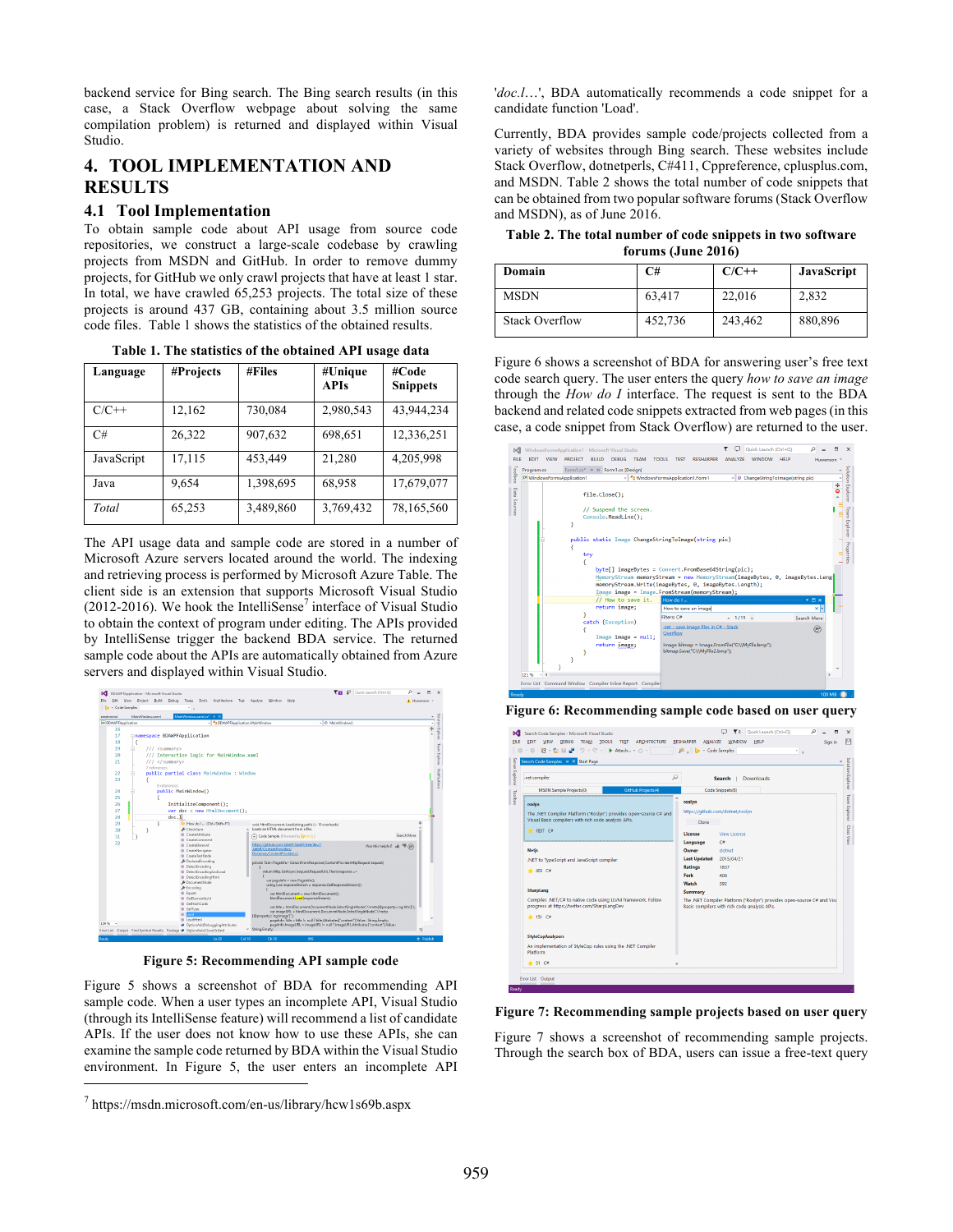(in this case, ".*net compiler*") and access a large number of popular open source projects sites such as GitHub and MSDN. Figure 7 shows that BDA retrieves projects such as Roslyn (the .NET Compiler Platform). To facilitate reuse, BDA can also pull these libraries into the user's Visual Studio environment.

#### **4.2 User Feedback**

Bing Developer Assistant was first released in December 2014<sup>8</sup>. The GitHub integration was released on April 2015 during the Microsoft Build 2015 conference<sup>9</sup>. BDA has been well received by developers. It has received 670K+ downloads since its initial release. Now it handles about 3 million sample code requests per month. In Visual Studio Gallery, the overall user rating for BDA is 4 (out of  $5)^{10}$ .

We also received many encouraging comments from the survey. For example:

*"It's awesome add-on, really helpful and speeding up development, whenever you have doubts about the way to write the code you can look it up directly from VS…" – szalap*

*"Really neat! Love the way it inserts the code sample straight into my code." - Carl Clark*

*"Awesome, streamlined tool that makes it super easy to download sample projects. No more zip files! Yes!" – ShrikeSoft*

The users also gave us many constructive comments. For example:

*"Very nice and useful tool. I'm looking forward to support for more languages." - kevin-mcc*

*"Still getting used to it but I can see the potential. Any guidelines as to how to get a code sample to show up would be handy." - JayChase*

*"Very resource-intensive assistant. Very nice idea though. Hopefully performance will improve over time." -- Ilia101*

*"When can we get this for python & R?" – Shahrokh Mortazavi*

These comments suggest that the diversity, usability, and performance of the tool could be further improved. We will address these constructive comments and improve the tool in our future work.

Overall, the results of real-world usage support our belief that BDA can help improve developer productivity by providing a seamless integration of sample code mining and Visual Studio.

## **5. RELATED WORK**

 $\overline{a}$ 

In software development practice, developers frequently search for sample code for reuse. Many code search tools, such as Ohloh [6] and Krugle [5], have been proposed to help developers find relevant code. Portfolio [8] visualizes relevant functions and their usages using a combination of models that address surfing behavior of developers. CodeHow [7] performs free-text based code search over GitHub projects. It considers the impact of both text similarity and potential APIs on code search. BDA supports code search through Bing search engine. It also supports the recommendation of API sample code mined from GitHub and web pages.

There is a lot of research on APIs. For example, API popularity [19], API evolution [20], and API usage pattern mining [15, 16]. ParseWeb [11] accepts queries of the form "Source -> Destination" from a developer and gives the code samples containing the given Source and Destination object types. MAPO [16] and UP-Miner [15] mine the patterns of API method calls from source code. Buse and Weimer [2] presented an automatic technique for mining and synthesizing API usage examples. Gu et al. [22] applied deep learning to generate API usage sequences for a given natural language query. Recently, to facilitate research on APIs, Sawant and Bacchelli [12] developed a dataset for API usage by mining GitHub projects.

Some researchers also explored the use of web search engines to help with programming tasks [11]. For example, Mica [13] is a web application that uses Google API to find relevant pages and then analyze the content of those pages to extract the most relevant programming terms. Assisme [4] and Blueprint [1] use general search engines to search for results and automatically extract relevant code snippets from the returned results. eXoaDocs [18] facilitates API reuse by embedding API documents with code examples mined from the Web. Unlike these related work, BDA seamlessly integrates web search results into a programming IDE (Visual Studio). BDA also supports the extraction of sample code from open source projects. Seahawk [21] is an Eclipse plug-in that integrates stackoverflow.com support into the IDE. It can recommend relevant Stack Overflow posts within an IDE, while BDA recommends sample code.

## **6. CONCLUSIONS**

In this paper, we describe Bing Developer Assistant (BDA), a tool that helps improve developer productivity by recommending API sample code mined from public software repositories (such as GitHub) and web pages (such as Stack Overflow). BDA provides code snippets that implement an API or answer a code search query. Using BDA, developers can find and reuse a large amount of sample code from within the Visual Studio IDE.

We are now extending BDA as a service and integrating it with other Microsoft services such as Bing.com. Through a Bing search, developers can obtain the API sample code provided by BDA service for a variety of programming languages. The returned sample code is displayed within web browser. The API usage data and sample code could also be used by other software engineering research projects. The vision of Bing Developer Assistant is to provide developer help across technologies and canvases. Currently it only supports Visual Studio. We would soon extend the support to other IDE ecosystems.

## **7. ACKNOWLEDGEMENT**

We thank all Microsoft developers who participated in the development and maintenance of Bing Developer Assistant, especially Yi Wei, Vinod Patankar, Sumit Saluja, Sachin Joseph, Shabbar Husain, Mei Liang, and Dongmei Zhang. We also thank our intern students who helped with the implementation and maintenance of BDA, especially Fei Lv, Wenhao Song, Sheng Tian,

<sup>8</sup> http://blogs.msdn.com/b/visualstudio/archive/2014/12/16/bingdeveloper-assistant-for-visual-studio.aspx

http://blogs.msdn.com/b/visualstudio/archive/2015/04/30/githubintegration-in-developer-assistant.aspx

 $10$  https://visualstudiogallery.msdn.microsoft.com/a1166718-a2d9-4a48-a5fd-504ff4ad1b65